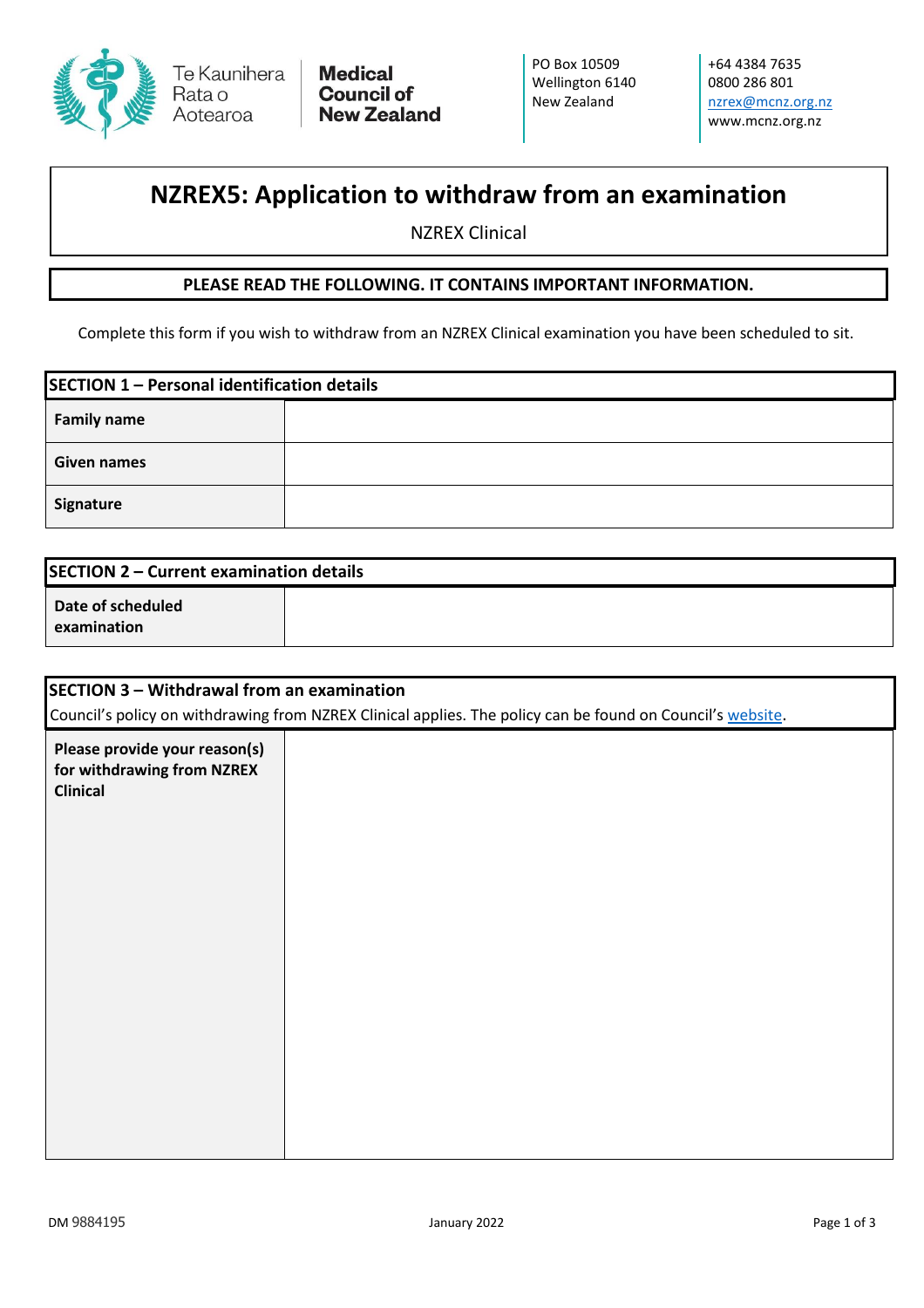## **SECTION 4 – Proof of bank account details**

Council will reimburse your NZREX Clinical examination fee less a withdrawal fee if your withdrawal is received prior to the closing date of the examination. For more information on Council's fees please visit our [website.](https://www.mcnz.org.nz/registration/forms-fees-and-checklists/fees/)

You will not be entitled to a refund if your withdrawal is received within 19 working days of the examination, unless Council considers that it is an exceptional circumstance. You will need to supply documented evidence about these circumstances.

#### **You must complete one of the two sections below to receive your refund:**

- If you paid for NZREX Clinical by credit card, complete section 4A
- If you paid for NZREX Clinical by bank transfer from a New Zealand bank account, complete section 4B
- If you paid for NZREX Clinical by bank transfer from an overseas bank account, complete section 4C

### **SECTION 4A – NZREX originally paid via credit card**

Please note that if you originally paid for NZREX Clinical by credit card, the fee will be refunded back into that card. Refunds to certain jurisdictions may be blocked by the credit card merchant and you may wish to complete section 4B or 4C to facilitate the refund should this occur.

**Is your credit card still valid for the refund?** (Yes/No)

#### **If credit card is no longer valid:**

- To refund the money into a New Zealand bank account, complete Section 4B
- To refund the money into an overseas bank account, complete Section 4C

It is our preference to refund into a New Zealand bank account, wherever possible.

#### **SECTION 4B – NZREX originally paid via bank transfer from a New Zealand bank account**

Please note, you must **also** provide one of the following:

- A bank deposit slip, or
- Screenshot of your bank account name **and** number (either from a bank statement or internet banking), please ensure you block out any account activity.

| <b>Bank account name</b>            |  |
|-------------------------------------|--|
| <b>Bank account number</b>          |  |
| Is screenshot included?<br>(Yes/No) |  |